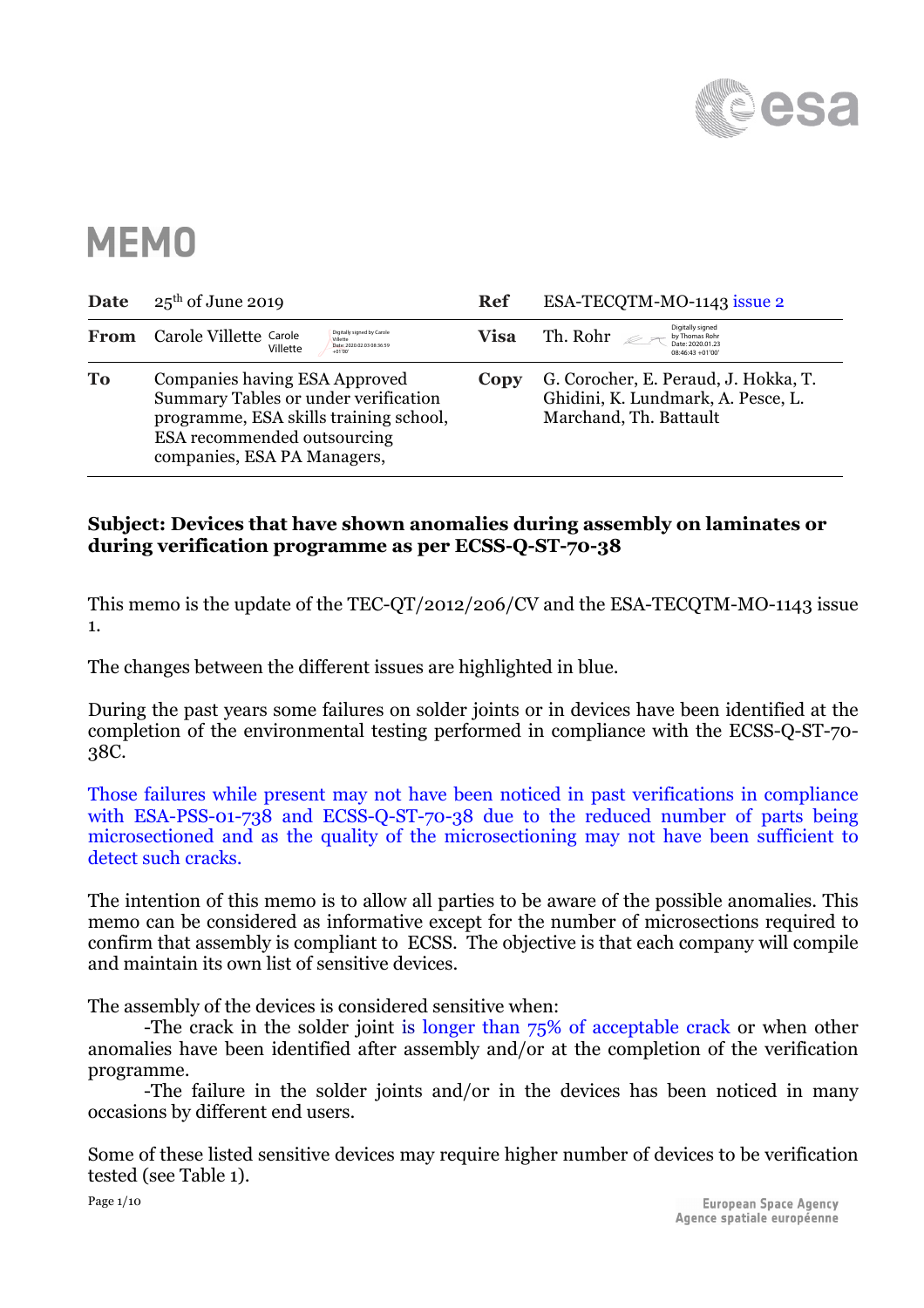

The list of the devices is not exhaustive. This list may be updated once new anomalies are identified. The list of devices for which anomalies have been observed is uploaded on the escies website (www.escies.org).

| Compone<br>nt                 | Package<br>type                                                                       | <b>Type of</b><br>failure                                         | <b>Possible</b><br>cause of the<br>failure                                                                                              | <b>Number of</b><br>parts to be<br>assembled/<br>microsectio<br>ned per<br>assembly<br>configurati<br>on | <b>Possible preventive action</b>                                                                                                                                                                                                                                                                                                                                                                                    |
|-------------------------------|---------------------------------------------------------------------------------------|-------------------------------------------------------------------|-----------------------------------------------------------------------------------------------------------------------------------------|----------------------------------------------------------------------------------------------------------|----------------------------------------------------------------------------------------------------------------------------------------------------------------------------------------------------------------------------------------------------------------------------------------------------------------------------------------------------------------------------------------------------------------------|
| Chip<br>Resistor              | R <sub>1206</sub> ,<br>R <sub>2010</sub> ,<br>R <sub>2512</sub>                       | Cracks in<br>the solder<br>joint                                  | <b>CTE</b><br>mismatch<br>between PCB<br>and<br>component                                                                               | 5 assembly/5<br>microsections                                                                            | - To increase the stand off.<br>Such corrective action may not<br>be sufficient.                                                                                                                                                                                                                                                                                                                                     |
| Chip<br>resistor<br>network   | Resistor<br>network                                                                   | Cracks in<br>the solder<br>joint                                  | <b>CTE</b><br>mismatch<br>between PCB<br>and<br>component                                                                               | $5$ assembly/ $5$<br>microsections                                                                       | - To increase the stand off.<br>Such corrective action may not<br>be sufficient.                                                                                                                                                                                                                                                                                                                                     |
| Ceramic<br>Chip<br>Capacitors | Any of<br>ceramic of<br>type 2<br>when<br>assembled<br>by hand<br>and or<br>pretinned | Crack in the<br>ceramic<br>initiated at<br>the end<br>termination | -Thermal<br>shock that<br>may be<br>caused during<br>pretining<br>and or<br>assembly,<br>- Assembled<br>part having<br>been<br>reworked | 5 assembly/5<br>microsections                                                                            | -Preparation and assembly<br>procedures to be compliant to<br>component manufacturer<br>recommendations (preheating<br>of the board, device and limited<br>delta temperature between iron<br>tip and component),<br>- Due to the sensitivity to<br>thermal shock ESA does not<br>accept pretining and/or rework<br>on such devices. Therefore in<br>case of non conform solder joint<br>the device shall be changed. |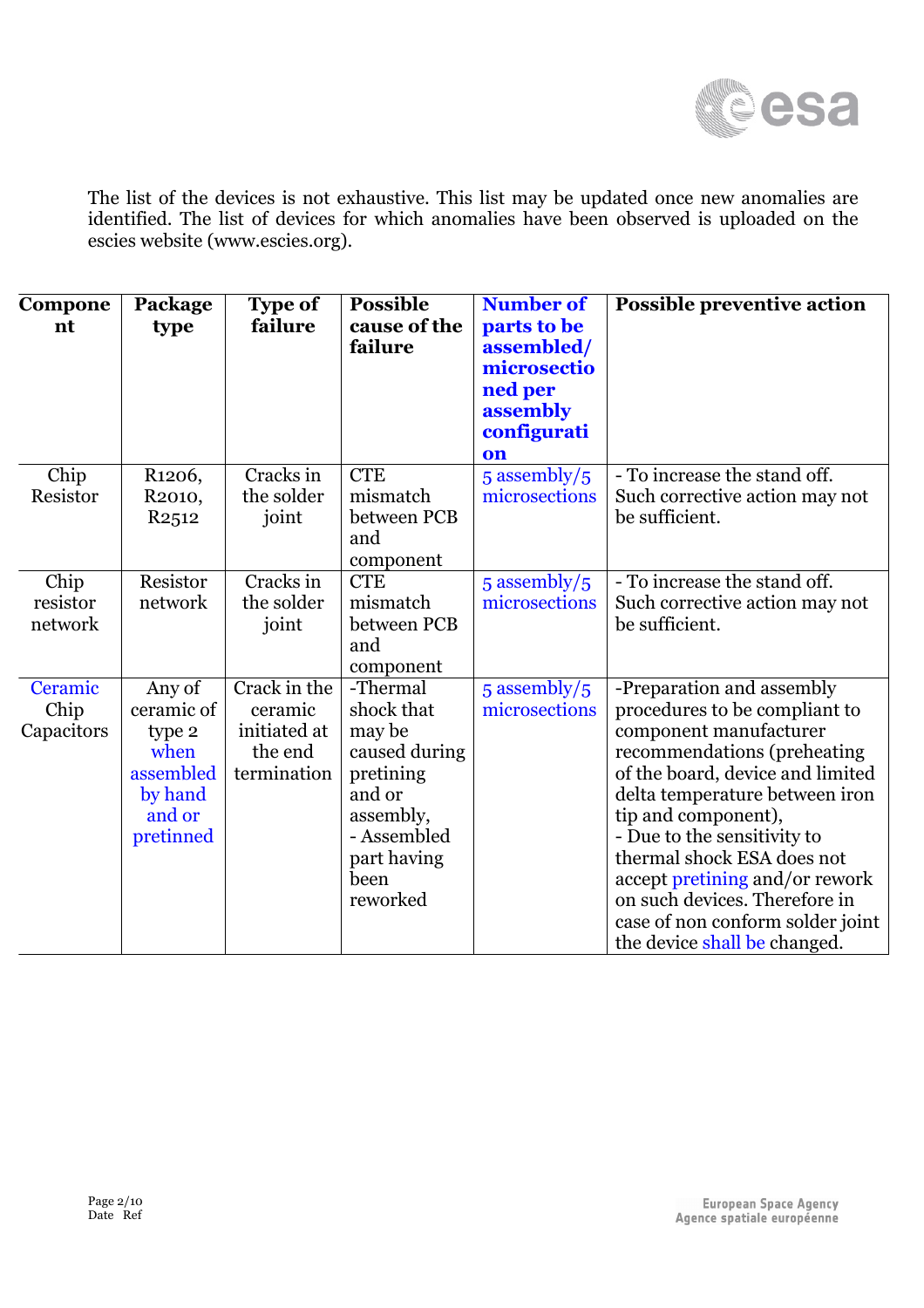

| Ceramic<br>Chip<br>Capacitors                                      | Any of<br>ceramic of<br>type 2<br>when<br>assembled<br>by<br>collective<br>assembly<br>for parts<br>smaller<br>than<br>C <sub>1</sub> 8 <sub>25</sub> | Crack in the<br>ceramic<br>initiated at<br>the end<br>termination                                | -Thermal<br>shock that<br>may be<br>caused during<br>pretining | -5 collective<br>assembly (VP,<br>Convection)<br>/1<br>microsection | -To avoid excessive solder<br>(Component manufacturer<br>recommendations)<br>-Recommendation to verify<br>absence of cracks in the ceramic<br>at component level                                                                                                                                                                                                                                                                                                                                                                                                                                               |
|--------------------------------------------------------------------|-------------------------------------------------------------------------------------------------------------------------------------------------------|--------------------------------------------------------------------------------------------------|----------------------------------------------------------------|---------------------------------------------------------------------|----------------------------------------------------------------------------------------------------------------------------------------------------------------------------------------------------------------------------------------------------------------------------------------------------------------------------------------------------------------------------------------------------------------------------------------------------------------------------------------------------------------------------------------------------------------------------------------------------------------|
| Ceramic<br>Chip<br>Capacitors                                      | Any<br>ceramic of<br>type 2<br>whatever<br>assembly<br>method to<br>be used                                                                           | Crack in the<br>ceramic<br>initiated at<br>the end<br>termination                                | Presence of<br>crack in the<br>ceramic from<br>procurement     |                                                                     | -Recommendation to verify<br>absence of cracks in the ceramic<br>at component level for parts<br>from which procurement<br>specification allow cracks.<br>-Those cracks may propagate<br>during assembly or at later<br>stage                                                                                                                                                                                                                                                                                                                                                                                  |
| Chip<br>capacitors                                                 | <b>Size</b><br>$C1825$ and<br>bigger<br>type 1 and<br>type 2                                                                                          | Cracks in<br>the solder<br>joint                                                                 | $-CTE$<br>mismatch                                             | 5 assembly/5<br>microsections                                       | To increase the solder stand off<br>when possible only in case<br>assembly without artificial<br>stand off fail due to cracks in<br>the solder joint                                                                                                                                                                                                                                                                                                                                                                                                                                                           |
| Chip<br>package<br>(capacitors,<br>resistors,<br>castellation<br>) | Any size                                                                                                                                              | <b>Risk of</b><br>poor<br>wetting,<br>damage of<br>the part<br>due to high<br>solder<br>duration |                                                                |                                                                     | It is not recommended to<br>assemble with artificial solder<br>stand off when no previous<br>assembly verification failed due<br>to cracks in the solder joint.<br>Artificial stand off could be<br>limited to parts that fail<br>assembly verification due to<br>excessive cracks in the solder<br>joints.<br>Artificial stand off is<br>recommended for sensitive<br>parts due to potential cracks in<br>the solder. It is recommended<br>to verify the assembly with and<br>without artificial solder stand<br>off (chip resistors bigger or<br>equal to 1206, chip capacitors<br>bigger or equal to 1825,) |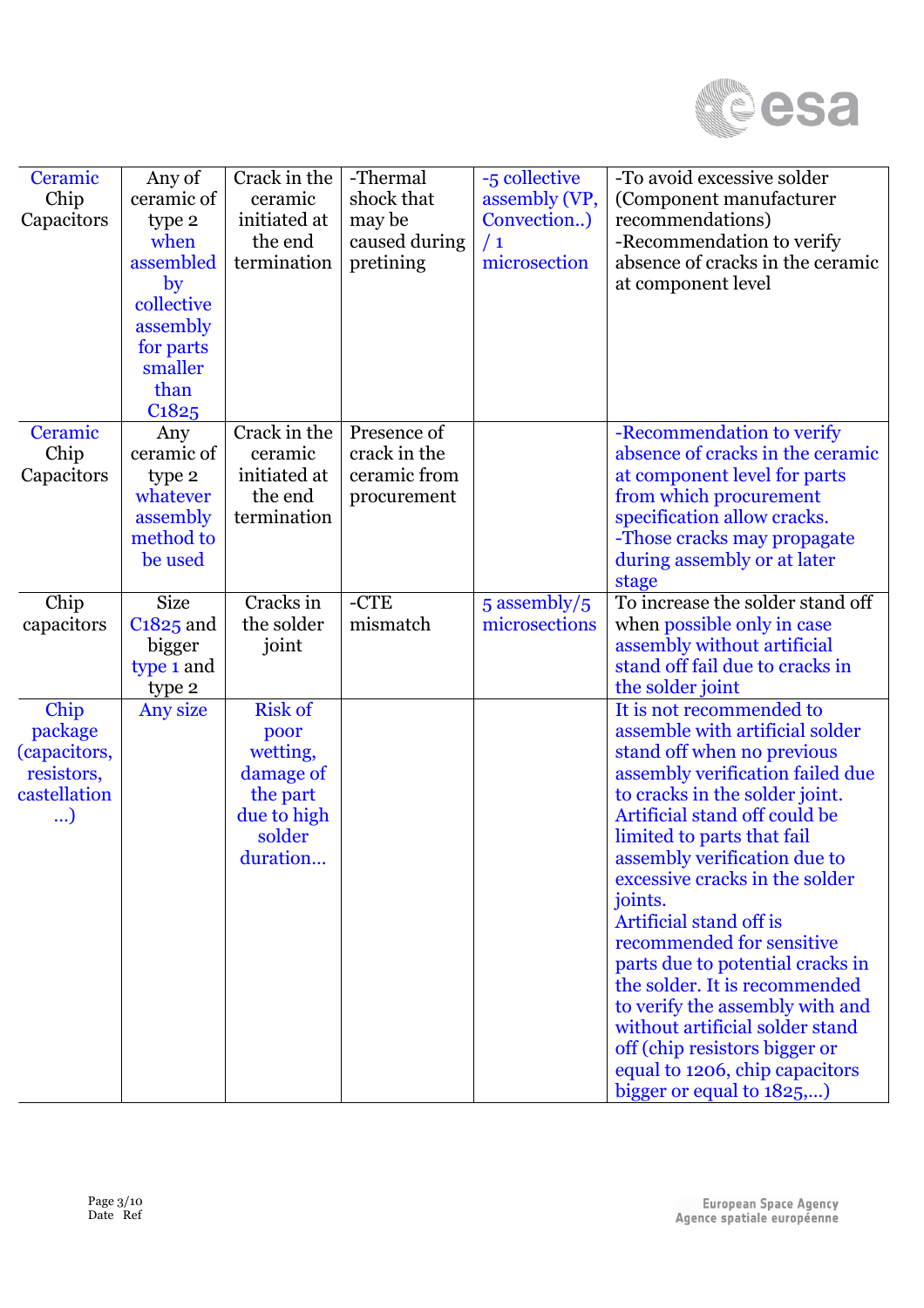

| <b>Stacked</b><br>chip<br>capacitors<br><b>CH</b> for<br>through<br>hole and<br><b>SMT</b><br>assembly |             | <b>Crack</b> in<br>solder joint | $-CTE$<br>mismatch<br>with stiff<br>terminals             | 3 assembled /<br>1<br>microsection | -Lap connection<br>-To verify absence of cracks in<br>the ceramic chip capacitors<br>during microsectioning                                                                                                                                                                                                                                                                                                                                                                                                                                                                                                                                                                                                                                                                                                                                                                                                                                                                                           |
|--------------------------------------------------------------------------------------------------------|-------------|---------------------------------|-----------------------------------------------------------|------------------------------------|-------------------------------------------------------------------------------------------------------------------------------------------------------------------------------------------------------------------------------------------------------------------------------------------------------------------------------------------------------------------------------------------------------------------------------------------------------------------------------------------------------------------------------------------------------------------------------------------------------------------------------------------------------------------------------------------------------------------------------------------------------------------------------------------------------------------------------------------------------------------------------------------------------------------------------------------------------------------------------------------------------|
| Active<br>component<br>S                                                                               | <b>LCCs</b> | Crack in the<br>solder joint    | <b>CTE</b><br>mismatch<br>between PCB<br>and<br>component | $5$ assembly/ $5$<br>microsections | -Degolding/pretinning and<br>soldering temperature used<br>need to be compliant to the<br>component manufacturer<br>datasheet to avoid damage of<br>the device,<br>- To increase the stand off<br>-Increase of stand off may not<br>be sufficient and may cause<br>poor wetting of the component<br>termination underneath the<br>device (risk of poor wetting due<br>to high thermal dissipation),<br>-Another possible alternative is<br>to solder the device upside<br>down and add gull wing<br>terminations (need of<br>verification in compliance with<br>ECSS). In this case the change<br>of solder footprint is needed.<br>- To solder upside down and<br>have long wiring implemented.<br>-The assembly by hand when<br>assembled upside-down using a<br>solder iron requires to be<br>verification tested to<br>demonstrate presence of<br>acceptable cracks in the solder<br>joints AND absence of damage<br>in the package due to thermal<br>shock during assembly using<br>solder iron. |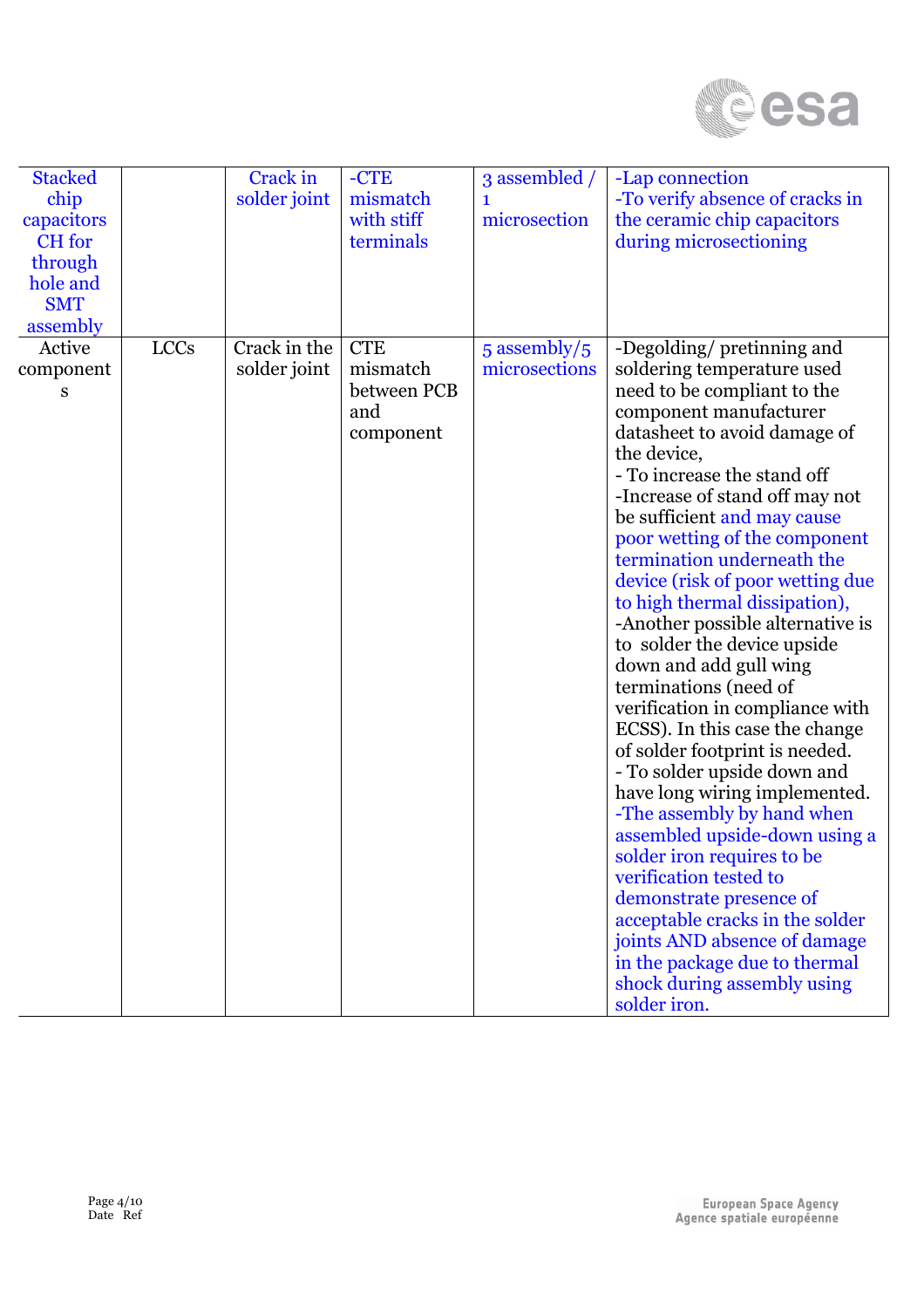

| Active     | <b>LCCs</b>       | Crack in the | <b>Mishandling</b> |                | -The assembly by hand when      |
|------------|-------------------|--------------|--------------------|----------------|---------------------------------|
| component  | upside            | solder joint | or excessive       |                | assembled upside-down using a   |
| S          | down              | or in the    | thermal            |                | solder iron requires to be      |
|            |                   | ceramic      | <b>stress</b>      |                | verification tested to          |
|            |                   |              |                    |                | demonstrate presence of         |
|            |                   |              |                    |                | acceptable cracks in the solder |
|            |                   |              |                    |                | joints AND absence of damage    |
|            |                   |              |                    |                | in the package due to thermal   |
|            |                   |              |                    |                | shock during assembly using     |
|            |                   |              |                    |                | solder iron.                    |
| Tantalum   | CWR <sub>06</sub> | Crack in the | Component          | $3$ assembly/1 | -It is recommended to use TAJ/  |
| capacitors |                   | device.      | technology         | microsections  | CWR packages other than         |
|            |                   | Crack in the |                    |                | CWRO6as these parts are less    |
|            |                   | epoxy        |                    |                | sensitive to package damage.    |
|            |                   | between      |                    |                | - To avoid not needed thermal   |
|            |                   | the          |                    |                | stress on the device (e.g.      |
|            |                   | tantalum     |                    |                | pretinning)                     |
|            |                   | and the      |                    |                |                                 |
|            |                   | terminal.    |                    |                |                                 |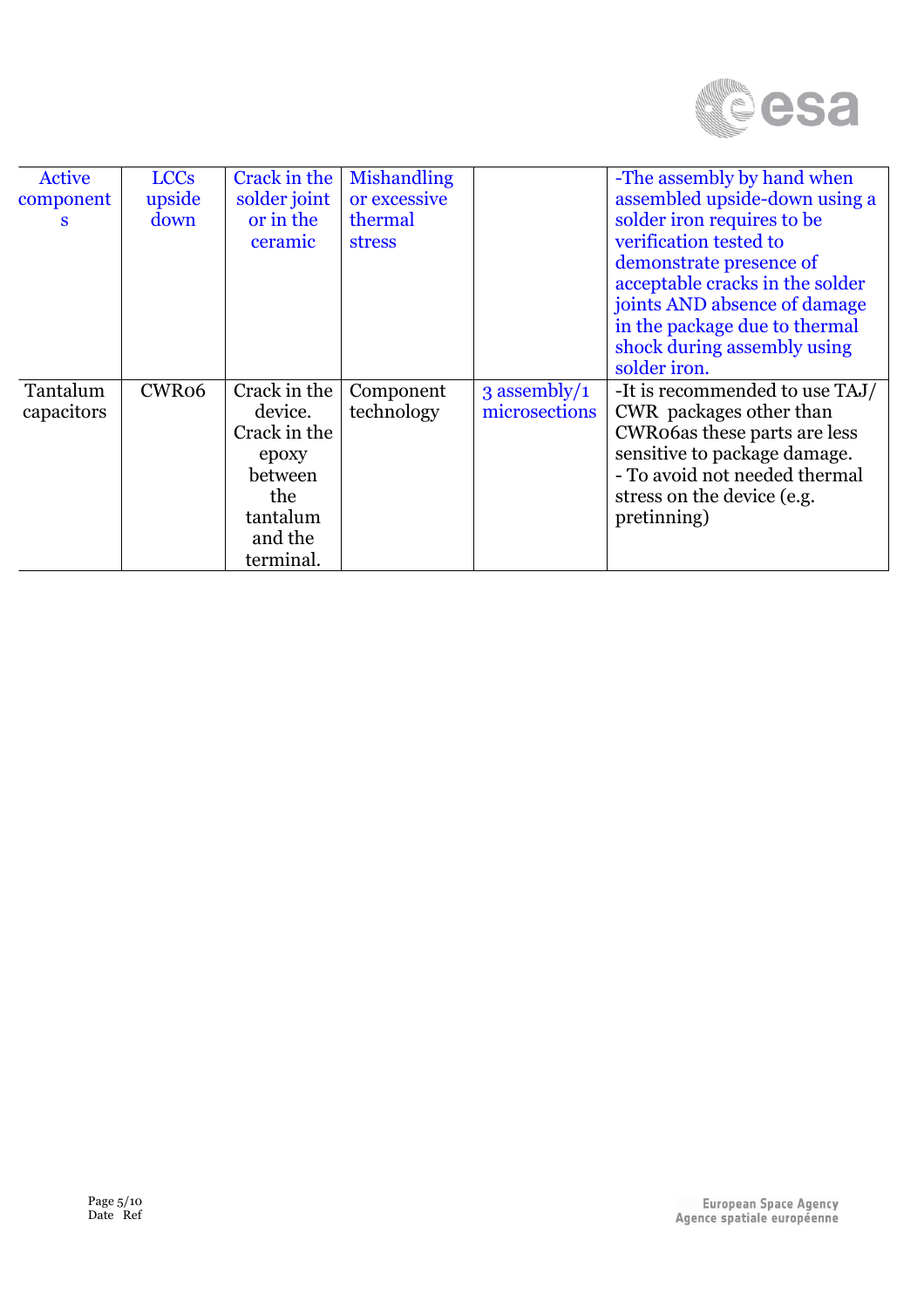

| <b>SMDs</b><br>with a<br>metal<br>plane<br>terminatio<br>$n$ (eg. TO<br>276)<br>(SMDO.5,<br>SMD <sub>1</sub> ,<br>SMD <sub>2</sub> ,<br>SMD <sub>5</sub> C,<br>SMDo.2) | Crack in the<br>ceramic | <b>CTE</b><br>mismatch<br>between PCB<br>and<br>component | $5$ assembly/ $3$<br>microsections<br>of each<br>manufacturer | -Procurement of package with<br>leaded terminations.<br>- Assembly upside down using<br>thermal adhesive and addition<br>of wires or ribbons.<br>-The assembly by hand when<br>assembled upside-down using a<br>solder iron requires to be<br>verification tested to<br>demonstrate presence of<br>acceptable cracks in the solder<br>joints AND absence of damage<br>in the package due to thermal<br>shock during assembly using<br>solder iron. This configuration<br>may not be adapted for high<br>thermal dissipation need.<br>-The verification of the<br>assembly of the SMDo.5 is<br>currently resulting to a high<br>number of failures due to the<br>presence of cracks in the<br>ceramic. This has also been<br>noted after reduced number of<br>thermal cycles (less than 20).<br>-Recommendation to perform a<br>verification programme with<br>limited temperature thermal<br>range in order to reduce the<br>CTE mismatch between the part<br>and the substrate. Such reduced<br>temperature range shall<br>include the max and min<br>operational and non<br>operational temperature that<br>could see the package during<br>ground and mission phase. |
|------------------------------------------------------------------------------------------------------------------------------------------------------------------------|-------------------------|-----------------------------------------------------------|---------------------------------------------------------------|-------------------------------------------------------------------------------------------------------------------------------------------------------------------------------------------------------------------------------------------------------------------------------------------------------------------------------------------------------------------------------------------------------------------------------------------------------------------------------------------------------------------------------------------------------------------------------------------------------------------------------------------------------------------------------------------------------------------------------------------------------------------------------------------------------------------------------------------------------------------------------------------------------------------------------------------------------------------------------------------------------------------------------------------------------------------------------------------------------------------------------------------------------------------------|
| <b>SMDs</b><br>with<br>ribbons<br>assembled<br>upside<br>down                                                                                                          | Crack in the<br>ceramic | Component<br>construction                                 | $5$ assembly/ $1$<br>microsection<br>of each<br>manufacturer  | -Minimum degolding and<br>pretinning temperature to be<br>applied<br>-Soldering with hot air the<br>ribbons onto the terminals.                                                                                                                                                                                                                                                                                                                                                                                                                                                                                                                                                                                                                                                                                                                                                                                                                                                                                                                                                                                                                                         |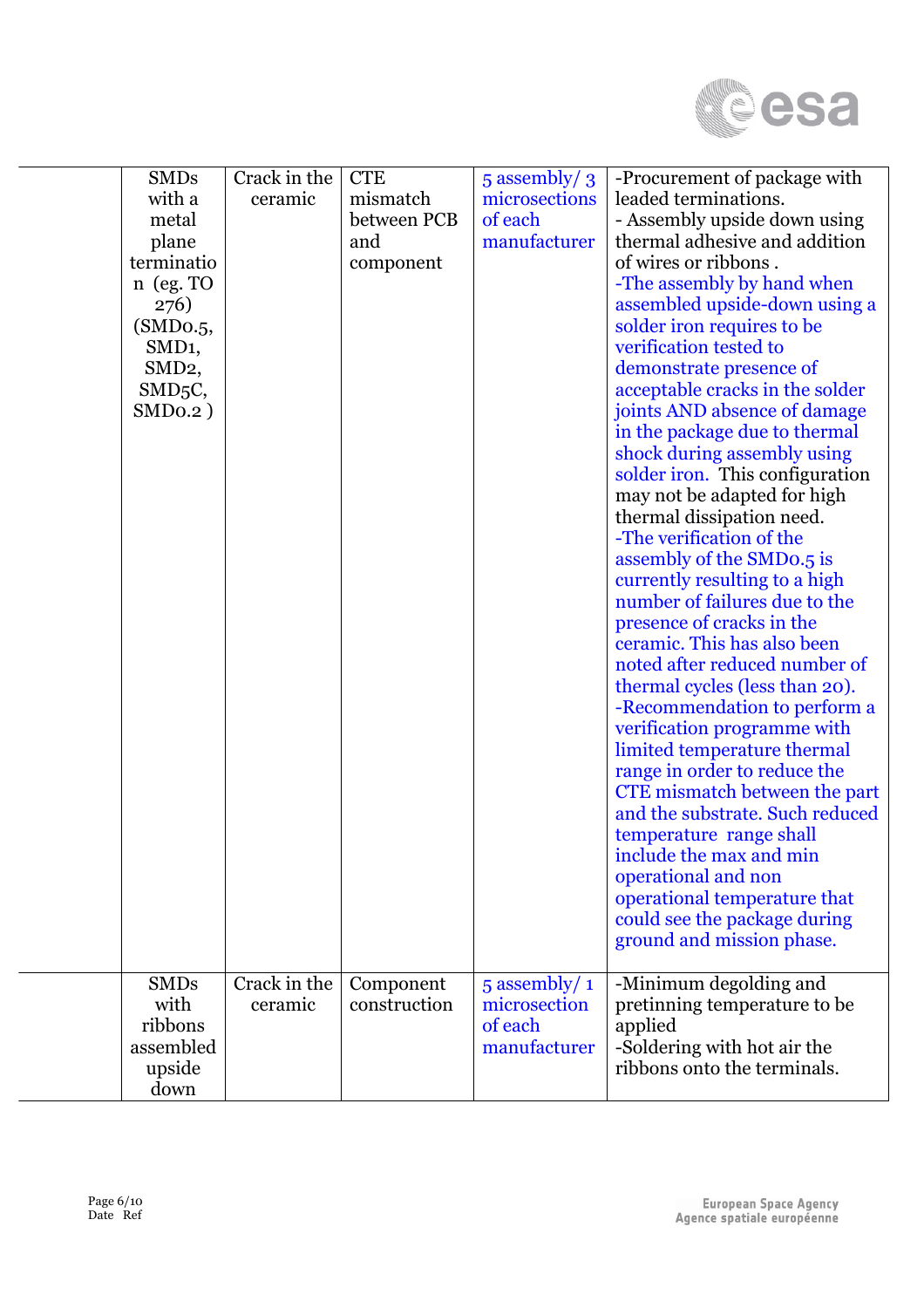

|                           | <b>SMD0.22</b>                                                                                                                              | Crack in the<br>solder joint                                                                               | <b>CTE</b><br>mismatch<br>between PCB<br>and<br>component                                                                                                                               | $5$ assembly/ $5$<br>microsections<br>of each<br>manufacturer                                                                                               | -Artificial stand off<br>-This package is similar to LCC<br>package as metallization<br>directly on ceramic.                                                                                                                                                                                                                                                    |
|---------------------------|---------------------------------------------------------------------------------------------------------------------------------------------|------------------------------------------------------------------------------------------------------------|-----------------------------------------------------------------------------------------------------------------------------------------------------------------------------------------|-------------------------------------------------------------------------------------------------------------------------------------------------------------|-----------------------------------------------------------------------------------------------------------------------------------------------------------------------------------------------------------------------------------------------------------------------------------------------------------------------------------------------------------------|
|                           | SMDs (eg.<br>SMD <sub>0.2</sub><br>with a non<br>metal<br>plane<br>terminatio<br>n<br>(terminati<br>on plated<br>directly<br>on<br>ceramic) | Crack in the<br>solder joint                                                                               | <b>CTE</b><br>mismatch<br>between PCB<br>and<br>component                                                                                                                               | $5$ assembly/ $5$<br>microsections<br>of each<br>manufacturer                                                                                               | -Pending of the manufacturer<br>this package may be as SMD2<br>with metal terminals or with<br>bottom terminations directly on<br>the ceramic (similar to LCCs,<br>chip capacitors).<br>-Artificial stand off                                                                                                                                                   |
| Oscillator                | JLCC <sub>4</sub><br>with<br>bottom<br>brazed<br>terminals                                                                                  | Crack in the<br>solder joint                                                                               | <b>CTE</b><br>mismatch/<br>component<br>design<br>Failure due to<br>excessive<br>stiffeness in<br>the leads that<br>does allow<br>any stress<br>relief during<br>environmenta<br>1 test | 3 assembly/1<br>microsection<br>of each<br>manufacturer                                                                                                     | -To wire the connection<br>(functional impact shall be<br>evaluated)<br>-Use of an alternative package                                                                                                                                                                                                                                                          |
| <b>Stacked</b><br>devices | SOP from<br>$3D+$                                                                                                                           | -Crack in<br>the solder<br>joint<br>Unacceptab<br>le solder<br>height at<br>heel when<br>hand<br>soldering | <b>CTE</b><br>mismatch/<br>component<br>design                                                                                                                                          | $5$ assembly/ $3$<br>(in case)<br>cracks in the<br>solder joint<br>above 75% of<br>the critical<br>area the 5<br>components<br>to be<br>microsectione<br>d) | -The parts can be procured with<br>microsections   shortened leads that allow<br>better solder flow and allow<br>proper solder at heel fillet.<br>-The non conformance of solder<br>height or wetting at heel when<br>assembled by hand can be<br>avoided by the increase of<br>soldering temperature (Max<br>soldering T has changed from<br>280C to 310C max) |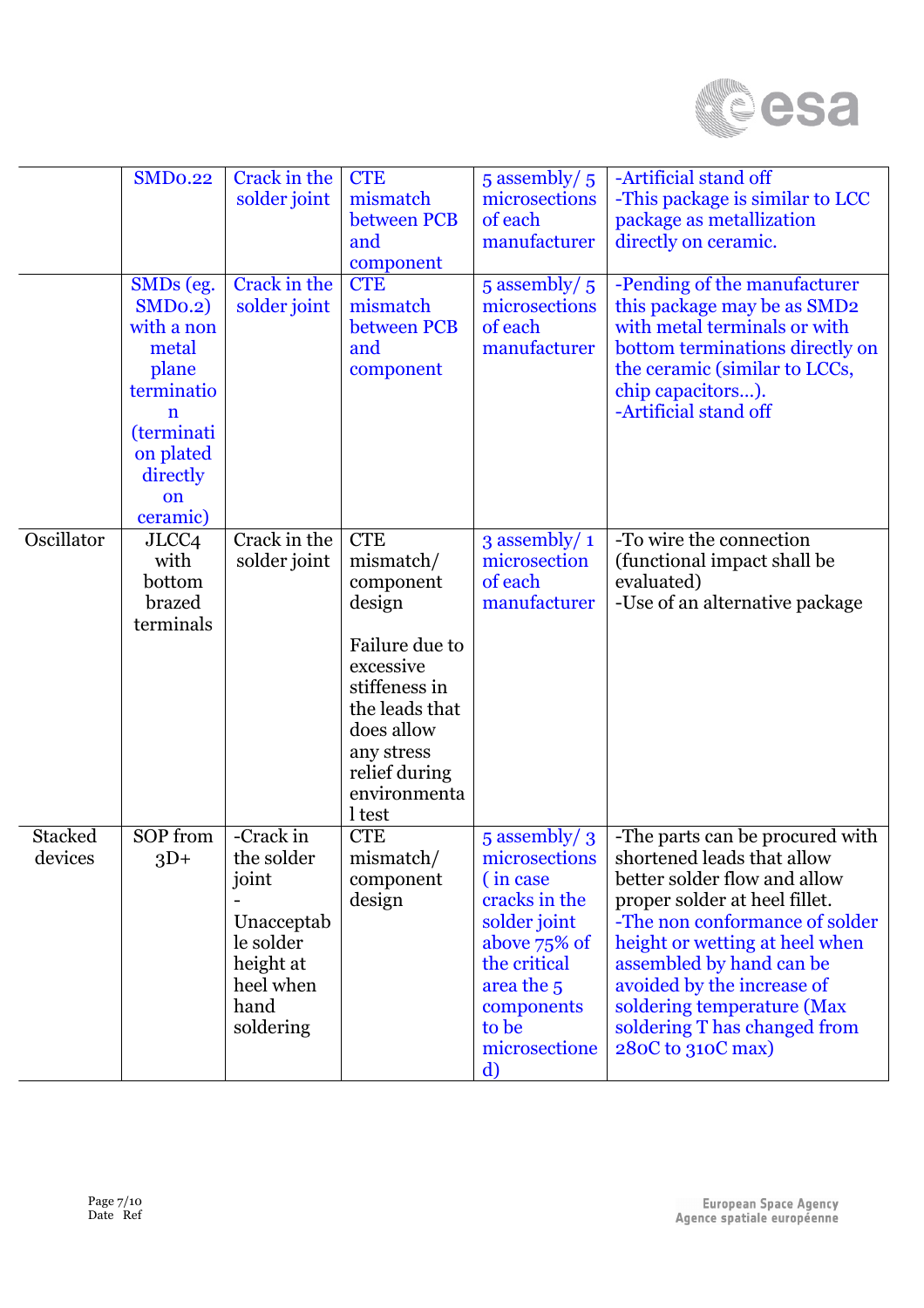

| <b>Stacked</b><br>devices | <b>SOP</b> from<br>$3D+$               | -poor<br>staking on<br>the sides<br>when made<br><sub>on</sub><br>varnished<br>parts<br>-Possible<br>degradatio<br>n of the<br>active part<br>when<br>staking is<br>made on it | <b>Identified</b> in<br>the document<br>3641_0790<br>from $3D+$ . |                              | -Use of scotch tape tape on the<br>side of the package is forbidden<br>by the manufacturer<br>-Parts can be procured<br>varnished or not.<br>The part shall be procured with<br>sides staking not varnished<br>when the part is staked on the<br>side.<br>-When active areas are on the<br>four sides of the package the<br>staking is forbidden.                           |
|---------------------------|----------------------------------------|--------------------------------------------------------------------------------------------------------------------------------------------------------------------------------|-------------------------------------------------------------------|------------------------------|-----------------------------------------------------------------------------------------------------------------------------------------------------------------------------------------------------------------------------------------------------------------------------------------------------------------------------------------------------------------------------|
| <b>Stacked</b>            | <b>CNCXX</b>                           | - poor                                                                                                                                                                         | Component                                                         | 3 assembly/1                 | - To pre-tin the device                                                                                                                                                                                                                                                                                                                                                     |
| capacitors                |                                        | wetting due<br>to finish<br>type $10 (Ag)$<br>98%)                                                                                                                             | technology                                                        | microsection                 |                                                                                                                                                                                                                                                                                                                                                                             |
| Photo                     | Pill from                              | - Cracks in                                                                                                                                                                    | <b>CTE</b>                                                        | 3 assembly/1                 | - To degold and pretin at                                                                                                                                                                                                                                                                                                                                                   |
| transistor                | micropac                               | the solder<br>joint of the<br>two small<br>terminals                                                                                                                           | mismatch<br>between PCB<br>and<br>component                       | microsection                 | temperature compliant to the<br>component manufacturer<br>recommendations.<br>- Not to solder the bottom part<br>on the PCB but to make a<br>wiring connection.                                                                                                                                                                                                             |
| Inductor                  | Coilcraft<br>inductor<br>AE235<br>type | Poor<br>wetting of<br>the<br>terminals                                                                                                                                         | Component<br>technology                                           | 3 assembly/1<br>microsection | -To request coilcraft for<br>additional cleaning of the<br>terminal to remove the<br>contamination from the enamel<br>present on the terminal.                                                                                                                                                                                                                              |
|                           | Enamel<br>wire                         | Short due<br>to damaged<br>enamel                                                                                                                                              |                                                                   |                              | -To inspect the wire to ensure<br>absence of any damage in the<br>insulation,<br>-Procurement of a double<br>enamel layer is recommended<br>to reduce the risk of short,<br>-Another prefered alternative is<br>to add an insulation (kapton,<br>brady label, filled varnish)<br>between the wire and the<br>metallic part to avoid direct<br>contact with metallic traces. |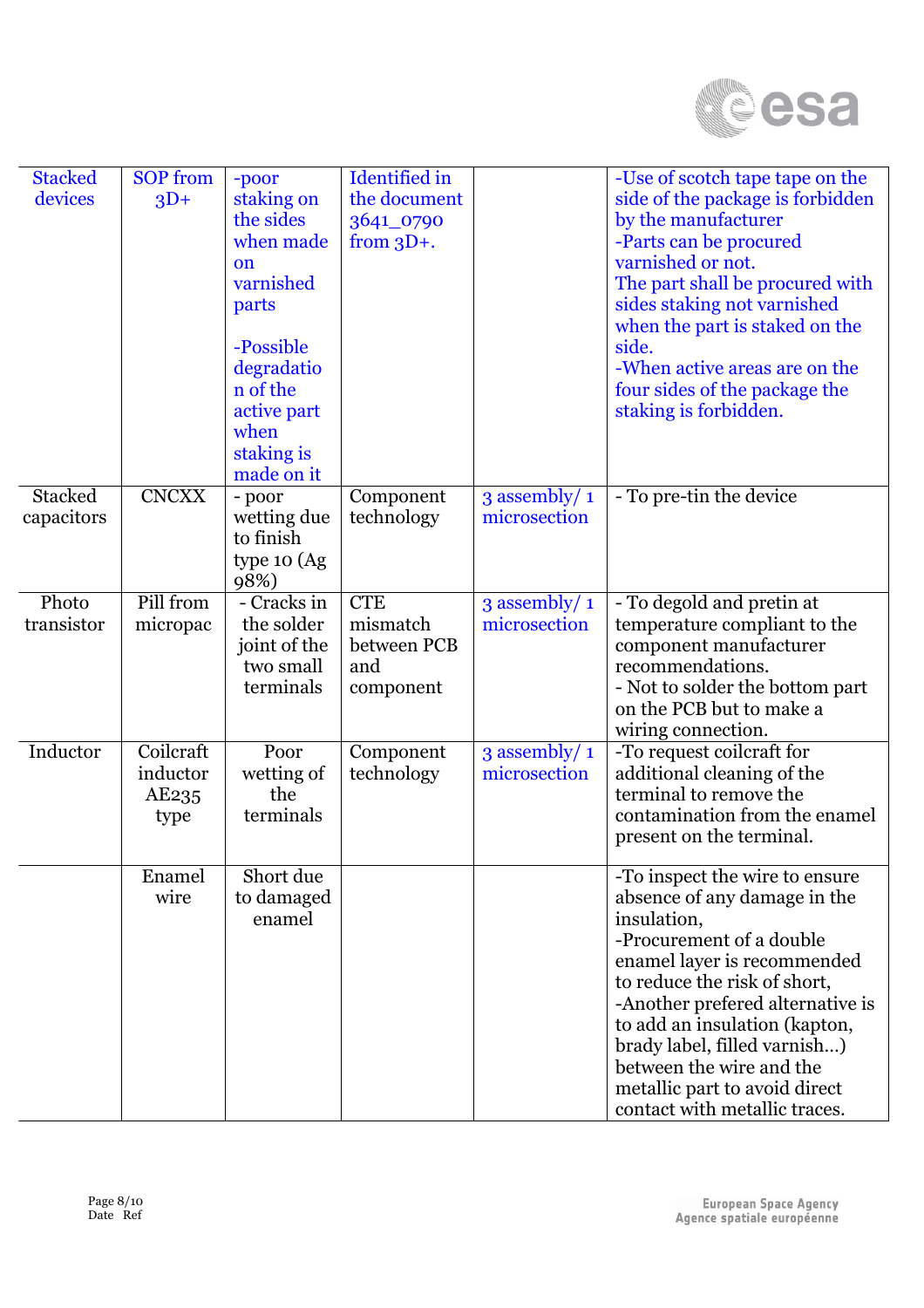

| <b>Bottom</b>             | QFN  | <b>Cracks</b> in    | <b>CTE</b>              | $5$ assembly/ $5$ | -To increase stand off                                   |
|---------------------------|------|---------------------|-------------------------|-------------------|----------------------------------------------------------|
| terminated<br>chip device |      | the solder<br>joint | mismatch<br>between PCB | microsections     | -To ensure correct wetting by<br>NDA.                    |
|                           |      |                     | and                     |                   |                                                          |
|                           |      |                     | component               |                   |                                                          |
| <b>Tantalum</b>           | CWR, | Damage of           |                         |                   | Wiring directly on the                                   |
| capacitor                 | TAJ, | tantalum            |                         |                   | component termination shall                              |
|                           | TBJ, |                     |                         |                   | not be performed due to                                  |
|                           |      |                     |                         |                   | possible damage within the<br>component when the         |
|                           |      |                     |                         |                   | component is added to the                                |
|                           |      |                     |                         |                   | design.                                                  |
| Chip                      |      |                     |                         |                   | Wiring directly on the                                   |
| capacitor                 |      |                     |                         |                   | component termination (eg.                               |
| type 2                    |      |                     |                         |                   | Component bonded on PCB and                              |
|                           |      |                     |                         |                   | wiring connection made) and                              |
|                           |      |                     |                         |                   | wiring made on the same PCB                              |
|                           |      |                     |                         |                   | pad than the capacitor                                   |
|                           |      |                     |                         |                   | (modification after component                            |
|                           |      |                     |                         |                   | assembly) shall not be                                   |
|                           |      |                     |                         |                   | performed due to possible<br>damage within the component |
|                           |      |                     |                         |                   | such as crack in the ceramic.                            |
|                           |      |                     |                         |                   | It is recommended either to use                          |
|                           |      |                     |                         |                   | a patch board with separate                              |
|                           |      |                     |                         |                   | pads for the wiring (for addition                        |
|                           |      |                     |                         |                   | of a capacitor) or to replace the                        |
|                           |      |                     |                         |                   | capacitor during the wiring                              |
|                           |      |                     |                         |                   | (modification applied after                              |
|                           |      |                     |                         |                   | assembly)                                                |
| <b>Removal of</b>         |      |                     |                         |                   | <b>Removal of conformal coating</b>                      |
| conformal                 |      |                     |                         |                   | shall not be removing using as<br>solvent.               |
| coating<br>using          |      |                     |                         |                   |                                                          |
| solvent                   |      |                     |                         |                   |                                                          |

**Table 1:** List of devices that have shown anomalies during the assembly verification as per ECSS-Q-ST-70-38C on PCB laminates.

Change logs:

| <b>Reference/Issue</b> | <b>Changes implemented</b>                                   |
|------------------------|--------------------------------------------------------------|
| ESA-TECQTM-MO-1143     | -New criteria for sensitive parts to be compliant to ECSS-Q- |
| issue 2                | ST-70-38C Rev1                                               |
|                        | -Addition of the number of parts to be assembled and to be   |
|                        | microsectioned per assembly configuration                    |
|                        | -Addition of recommendation to verify for chip capacitors    |